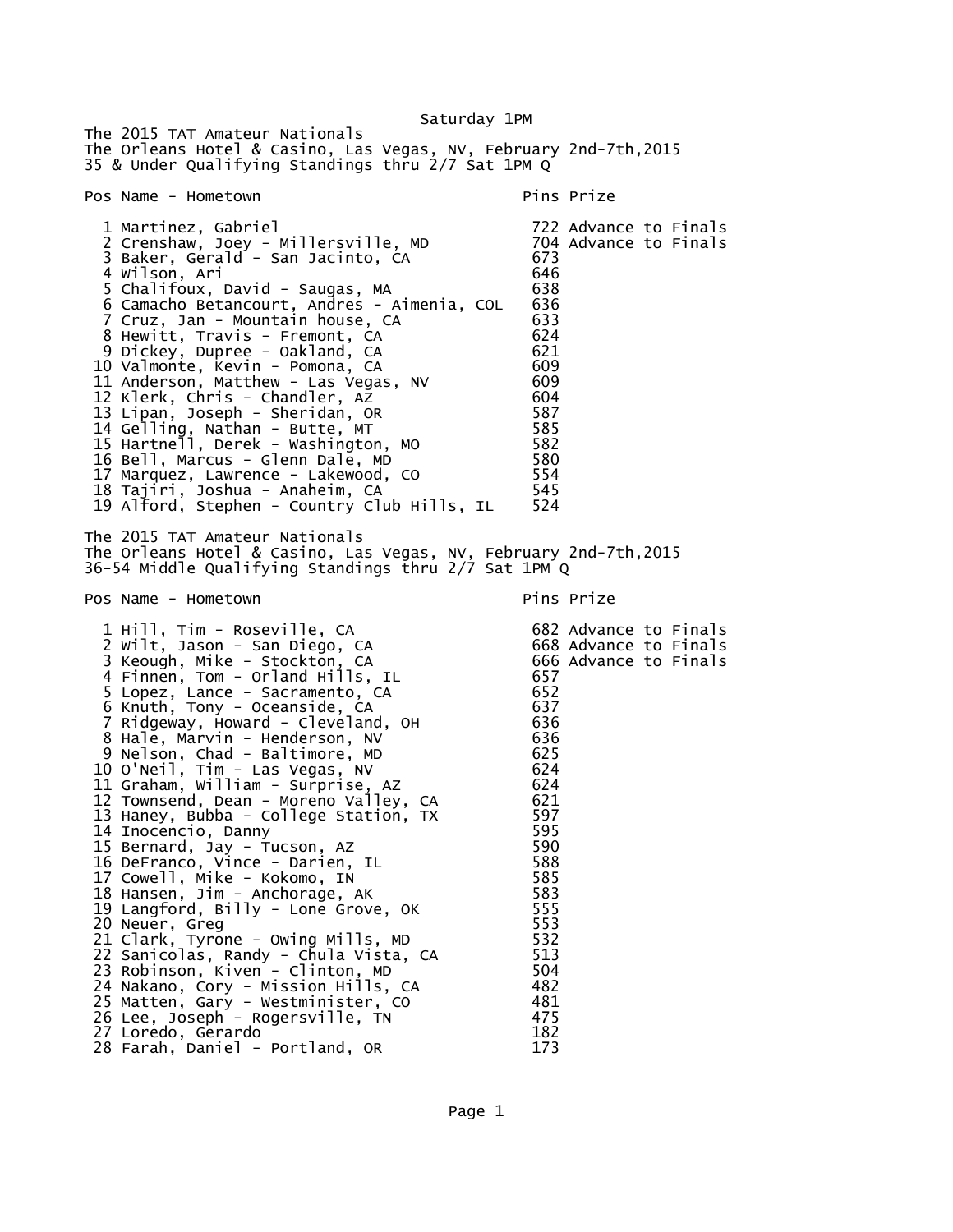Saturday 1PM

The 2015 TAT Amateur Nationals The Orleans Hotel & Casino, Las Vegas, NV, February 2nd-7th,2015 55 &Over Senior Qualifying Standings thru 2/7 Sat 1PM Q Pos Name - Hometown Pins Prize 1 Moretti, Lou - Las Vegas, NV 653 Advance to Finals 2 Nejatbakhsh, Mostafa - Pickering, Ontario 644<br>3 Palomares, Norm 3 Palomares, Norm 629 4 Vernon, Mitch - Seattle, WA 616 5 Wobbema, Gregory - Lakewood, CO 609 6 King, Willie - Soquel, CA 606 7 Matus, John - Bethlehem, PA 590 8 Chew, David 582 9 Smith, Jerry - Englewood, CO 554 10 Lovely, Tom - Pittsburgh, PA 11 Cordova, Dale - Pueblo, CO 532 12 Colley, Joe - El Cajon, CA 531 13 Heard, Jim - Tipton, IN 515 14 Hebner, Dean - Vancouver, WA 509 15 McHugh, Mike - Southlake, TX The 2015 TAT Amateur Nationals The Orleans Hotel & Casino, Las Vegas, NV, February 2nd-7th,2015 RNF Qualifying Standings thru 2/7 Sat 1PM Q Pos Name - Hometown entry the pins Prize pins Prize 1 Dekker, Steve (S) - Tucson, AZ 629 Advance to Finals 2 Brinley, Al (S) - Maryville, IL 553 3 Cave, Norm (S) - Fortsworth, OH 536 4 DeFilippo, Frank (S) - Las Vegas, NV 521 5 Himes, Jeff (M) - Concord, NC 372 The 2015 TAT Amateur Nationals The Orleans Hotel & Casino, Las Vegas, NV, February 2nd-7th,2015 215 & Under Qualifying Standings thru 2/7 Sat 1PM Q Pos Name - Hometown entry the primary pins Prize 1 Medley, Robbie - Billings, MT 739 Advance to Finals 2 Davis, Robert - Wailuku, HI<br>3 Nakunz, Mike 687 Advance to Finals 4 Huglin, Zachary - Gilbert, AZ 669 Advance to Finals 5 Rogers, Brian - Durham, NC 665 Advance to Finals 6 Medrano, Ambrosio - Chicago, IL 662 Advance to Finals 7 McKay, Ted - Mesa, AZ 656 8 Mobley Jr, Terry - Aberdeen, MD 654 9 Jastorff, Josh - San Diego, CA 653 10 Soto, Steve - Port Orchard, WA 644 11 Hernandez, Carlos 641 12 Belcher, Richard - Naples, FL 13 Heredia, Manuel - Monterrey, Mexico 639 14 Yamada, Craig - Kaneohe, HI 636 15 Horton, Roxanna - Napa, CA 634 16 Holland, Jared - Providence, UT 632 17 Martinez, George - Lewisville, TX 630 18 Colella, Darren - Lake Havasu, AZ 628 19 Daniels, Quentin - Forestville, MD 627 20 Ott, Sebastian - Germany<br>21 Stripling, Steve - Palm Coast, FL 622 21 Stripling, Steve - Palm Coast, FL 22 Felton, Sly 621